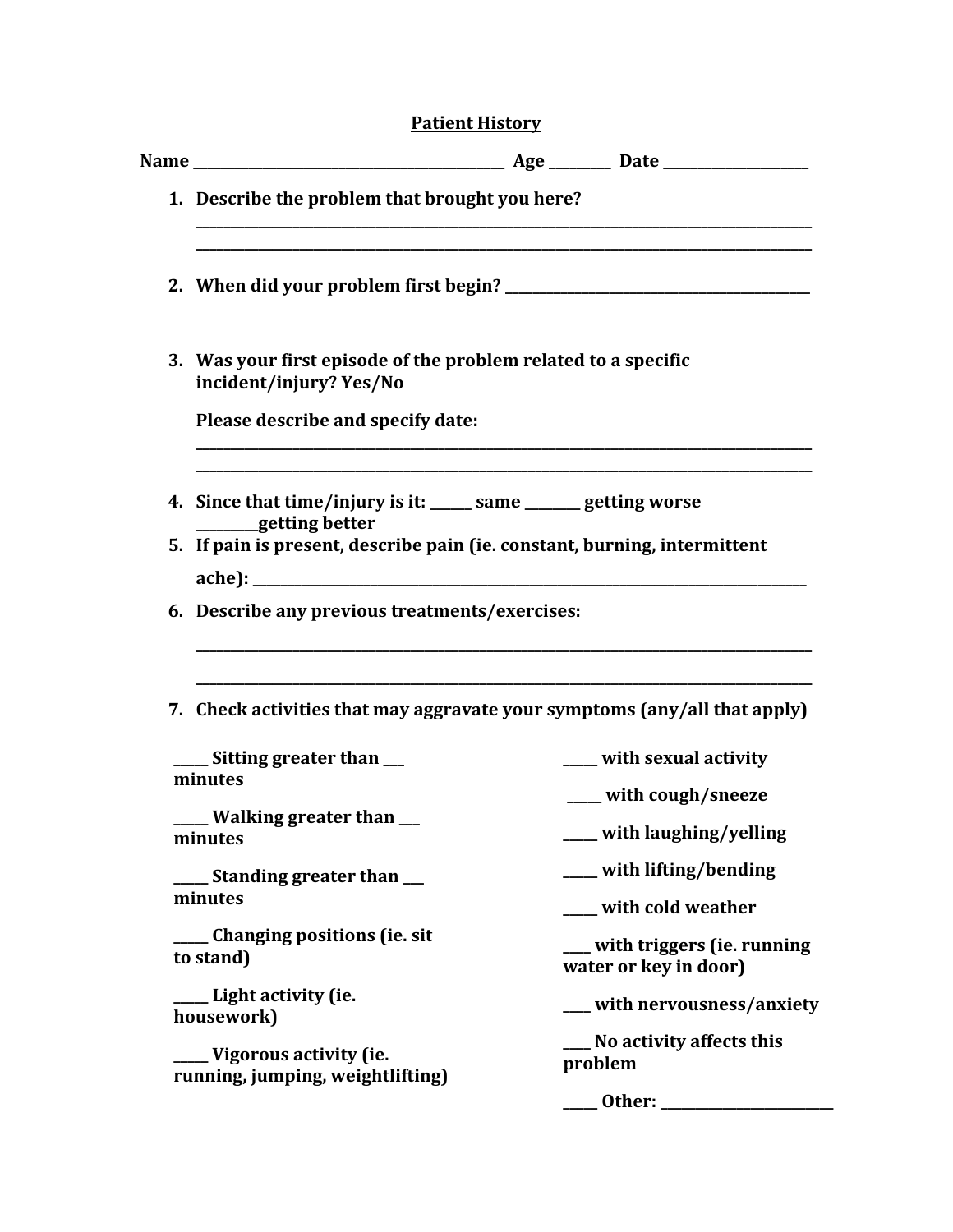- **8. What relieves your symptoms?**
- **9. What are your treatment goals/concerns?**

#### **Health History:**

Date of last gynecology exam: \_\_\_\_\_\_\_\_\_\_\_\_\_\_\_\_\_Tests performed: \_\_\_\_\_\_\_\_\_\_\_\_\_\_\_\_\_\_\_\_\_\_\_

**\_\_\_\_\_\_\_\_\_\_\_\_\_\_\_\_\_\_\_\_\_\_\_\_\_\_\_\_\_\_\_\_\_\_\_\_\_\_\_\_\_\_\_\_\_\_\_\_\_\_\_\_\_\_\_\_\_\_\_\_\_\_\_\_\_\_\_\_\_\_\_\_\_\_\_\_\_\_\_\_\_\_\_\_\_\_\_\_\_\_\_\_\_\_\_\_\_\_\_\_\_\_\_\_**

\_\_\_\_\_\_\_\_\_\_\_\_\_\_\_\_\_\_\_\_\_\_\_\_\_\_\_\_\_\_\_\_\_\_\_\_\_\_\_\_\_\_\_\_\_\_\_\_\_\_\_\_\_\_\_\_\_\_\_\_\_\_\_\_\_\_\_\_\_\_\_\_\_\_\_\_\_\_\_\_\_\_\_\_\_\_\_\_\_\_\_\_\_\_\_\_\_\_\_

**\_\_\_\_\_\_\_\_\_\_\_\_\_\_\_\_\_\_\_\_\_\_\_\_\_\_\_\_\_\_\_\_\_\_\_\_\_\_\_\_\_\_\_\_\_\_\_\_\_\_\_\_\_\_\_\_\_\_\_\_\_\_\_\_\_\_\_\_\_\_\_\_\_\_\_\_\_\_\_\_\_\_\_\_\_\_\_\_\_\_\_\_\_\_\_\_\_\_\_\_**

**Activity/Exercise: None 1-2 days/week 3-4 days/week 5+ days/week Describe: \_\_\_\_\_\_\_\_\_\_\_\_\_\_\_\_\_\_\_\_\_\_\_\_\_\_\_\_\_\_\_\_\_\_\_\_\_\_\_\_\_\_\_\_\_\_\_\_\_\_\_\_\_\_\_\_\_\_\_\_\_\_\_\_\_\_\_\_\_\_\_\_\_\_\_\_\_\_\_\_\_\_\_\_\_\_\_\_\_\_\_\_** 

#### **Have you ever had or experienced any of the following? (circle all that apply)**

| Cancer                     | Osteoporosis                        |
|----------------------------|-------------------------------------|
| <b>Heart Problems</b>      | Fibromyalgia                        |
| High Blood Pressure        | <b>Rheumatoid Arthritis</b>         |
| <b>Ankle Swelling</b>      | Allergies (list below)              |
| Anemia                     | Hypothyroidism/Hyperthyroidism      |
| Low Back Pain              | Headaches                           |
| SI joint/Tailbone pain     | Irritable Bowel Syndrome            |
| Childhood Bladder Problems | <b>Sexually Transmitted Disease</b> |
| Depression                 | Physical or Sexual Abuse            |
| Anorexia/Bulimia           | Pelvic Pain                         |
| <b>Smoking History</b>     | Other/Describe: ______              |
| Stroke                     |                                     |

Multiple Sclerosis

**Surgical/Procedure History: Please list and describe procedures to the back/spine, brain, female organs, bladder/prostate, bones/joints, and/or abdominal organs:**

\_\_\_\_\_\_\_\_\_\_\_\_\_\_\_\_\_\_\_\_\_\_\_\_\_\_\_\_\_\_\_\_\_\_\_\_\_\_\_\_\_\_\_\_\_\_\_\_\_\_\_\_\_\_\_\_\_\_\_\_\_\_\_\_\_\_\_\_\_\_\_\_\_\_\_\_\_\_\_\_\_\_\_\_\_\_\_\_\_\_\_\_\_\_\_\_\_\_\_\_\_\_\_\_\_ \_\_\_\_\_\_\_\_\_\_\_\_\_\_\_\_\_\_\_\_\_\_\_\_\_\_\_\_\_\_\_\_\_\_\_\_\_\_\_\_\_\_\_\_\_\_\_\_\_\_\_\_\_\_\_\_\_\_\_\_\_\_\_\_\_\_\_\_\_\_\_\_\_\_\_\_\_\_\_\_\_\_\_\_\_\_\_\_\_\_\_\_\_\_\_\_\_\_\_\_\_\_\_\_\_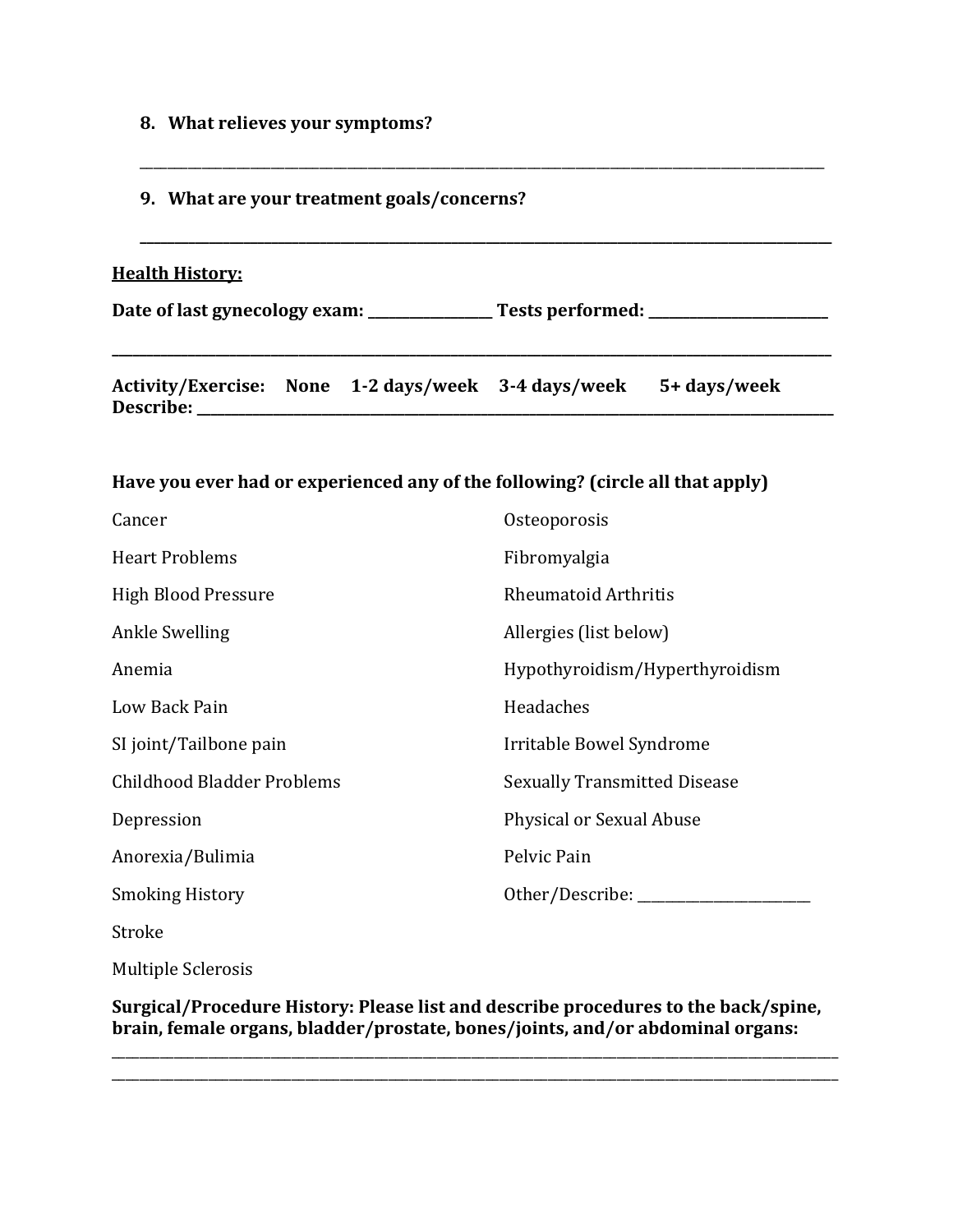## **OB/GYN History:**

| $Y/N$ Childbirth vaginal deliveries $\#$ <sub>____</sub> | Y/N Vaginal dryness             |
|----------------------------------------------------------|---------------------------------|
| <b>Y/N</b> Episiotomy # $\_\_$                           | <b>Y/N</b> Painful periods      |
| $Y/N$ C-Section # _____                                  | $Y/N$ Menopause – when?         |
| <b>Y/N</b> Difficult Childbirth $\#$                     | Y/N Painful vaginal penetration |
| Y/N Prolapse or organ falling out                        | Y/N Pelvic Pain                 |
|                                                          |                                 |

## **Medications:**

## **Bowel/Bladder Habits:**

| Y/N Trouble initiating stream            | Y/N Painful urination                               |
|------------------------------------------|-----------------------------------------------------|
| Y/N Urinary intermittent/slow stream     | <b>Y/N</b> Trouble feeling bladder<br>urge/fullness |
| Y/N Trouble emptying bladder             |                                                     |
| completely                               | Y/N Current laxative use                            |
| Y/N Difficulty stopping the urine stream | Y/N Trouble feeling bowel urge/fullness             |
| Y/N Dribbling after urination            | <b>Y/N</b> Constipation/Straining                   |
| Y/N Constant urine leakage               | Y/N Trouble holding back gas/feces                  |
| Y/N Blood in the urine                   | Y/N Recurrent bladder infection                     |
|                                          |                                                     |

\_\_\_\_\_\_\_\_\_\_\_\_\_\_\_\_\_\_\_\_\_\_\_\_\_\_\_\_\_\_\_\_\_\_\_\_\_\_\_\_\_\_\_\_\_\_\_\_\_\_\_\_\_\_\_\_\_\_\_\_\_\_\_\_\_\_\_\_\_\_\_\_\_\_\_\_\_\_\_\_\_\_\_\_\_\_\_\_\_\_\_\_\_\_\_\_\_\_\_\_\_\_\_\_\_ \_\_\_\_\_\_\_\_\_\_\_\_\_\_\_\_\_\_\_\_\_\_\_\_\_\_\_\_\_\_\_\_\_\_\_\_\_\_\_\_\_\_\_\_\_\_\_\_\_\_\_\_\_\_\_\_\_\_\_\_\_\_\_\_\_\_\_\_\_\_\_\_\_\_\_\_\_\_\_\_\_\_\_\_\_\_\_\_\_\_\_\_\_\_\_\_\_\_\_\_\_\_\_\_\_

- **1. Frequency of urination: awake hours = \_\_\_\_\_\_\_\_ times per day, sleep hours = \_\_\_\_\_\_\_\_ times per night**
- **2. The usual amount of urine passed is: \_\_\_\_\_\_\_ small \_\_\_\_\_\_\_ medium \_\_\_\_\_\_\_ large**
- **3. Frequency of bowel movements \_\_\_\_\_\_\_\_ times per day, \_\_\_\_\_\_ times per week, or**  describe
- **4. Average fluid intake for the day? (include water and other drinks)**
- **\_\_\_\_\_\_\_\_\_\_\_\_\_\_\_\_\_\_\_\_\_\_\_\_\_\_\_\_\_\_\_\_\_\_\_\_\_\_\_\_\_\_\_\_\_\_\_\_\_\_\_\_\_\_\_\_\_\_\_\_\_\_\_\_\_\_\_\_\_\_\_\_\_\_\_\_\_\_\_\_\_\_\_\_\_\_\_\_\_\_\_\_\_\_\_\_\_\_\_\_\_ 5. Describe the feeling if you have "falling out" feeling of your organs/prolapse/or pelvic heaviness. Specify whether it is occasionally, with prolonged standing, activity, etc.)**

**\_\_\_\_\_\_\_\_\_\_\_\_\_\_\_\_\_\_\_\_\_\_\_\_\_\_\_\_\_\_\_\_\_\_\_\_\_\_\_\_\_\_\_\_\_\_\_\_\_\_\_\_\_\_\_\_\_\_\_\_\_\_\_\_\_\_\_\_\_\_\_\_\_\_\_\_\_\_\_\_\_\_\_\_\_\_\_\_\_\_\_\_\_\_\_\_\_\_\_\_\_ \_\_\_\_\_\_\_\_\_\_\_\_\_\_\_\_\_\_\_\_\_\_\_\_\_\_\_\_\_\_\_\_\_\_\_\_\_\_\_\_\_\_\_\_\_\_\_\_\_\_\_\_\_\_\_\_\_\_\_\_\_\_\_\_\_\_\_\_\_\_\_\_\_\_\_\_\_\_\_\_\_\_\_\_\_\_\_\_\_\_\_\_\_\_\_\_\_\_\_\_\_**

**6. If you are having incontinence/leakage, how many times a day or week do you leak, or is it only with physical exertion/cough?**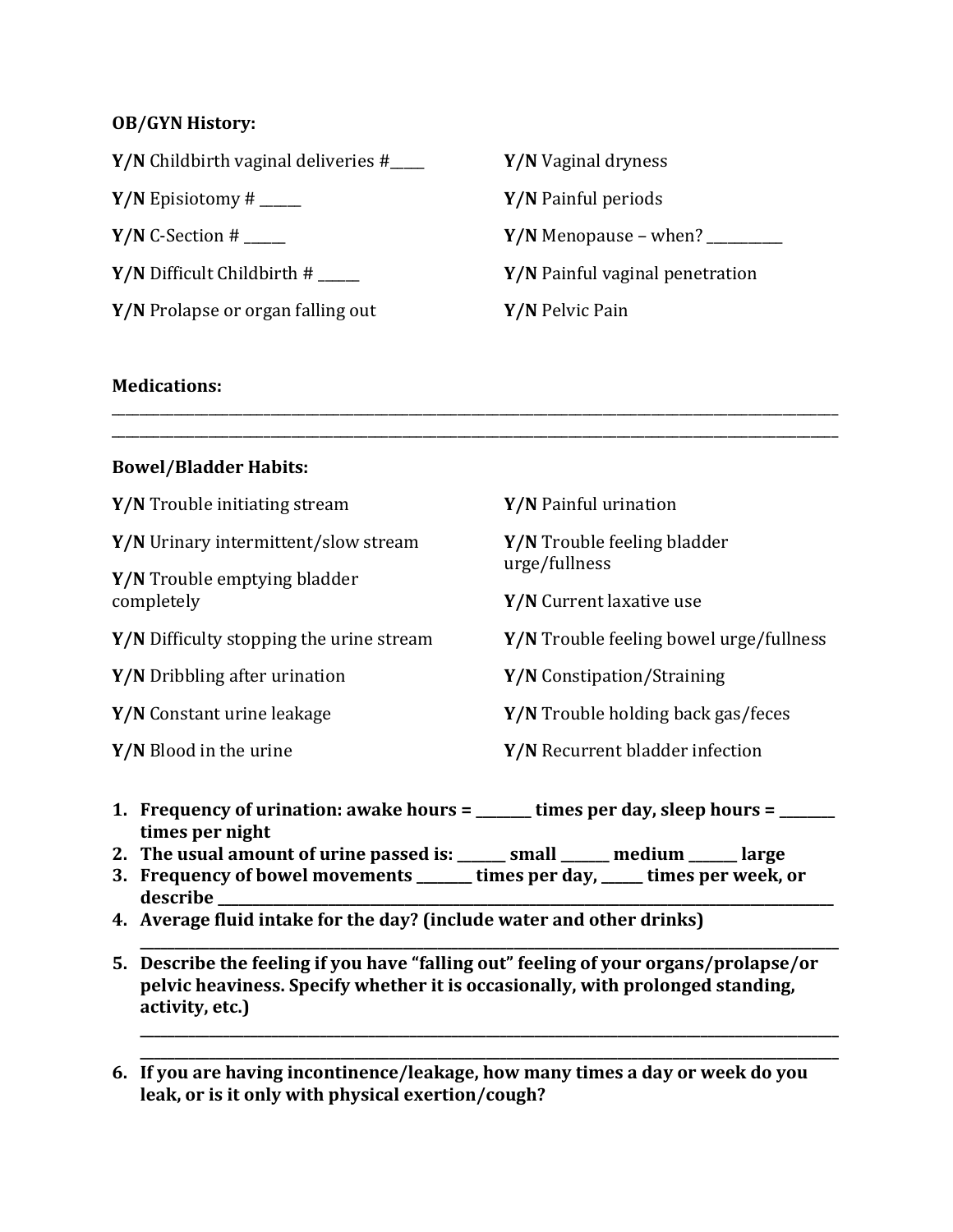7. If you have leakage, how much do you leak on average? (ie. a few drops, wets underwear, wets outerwear, etc.)